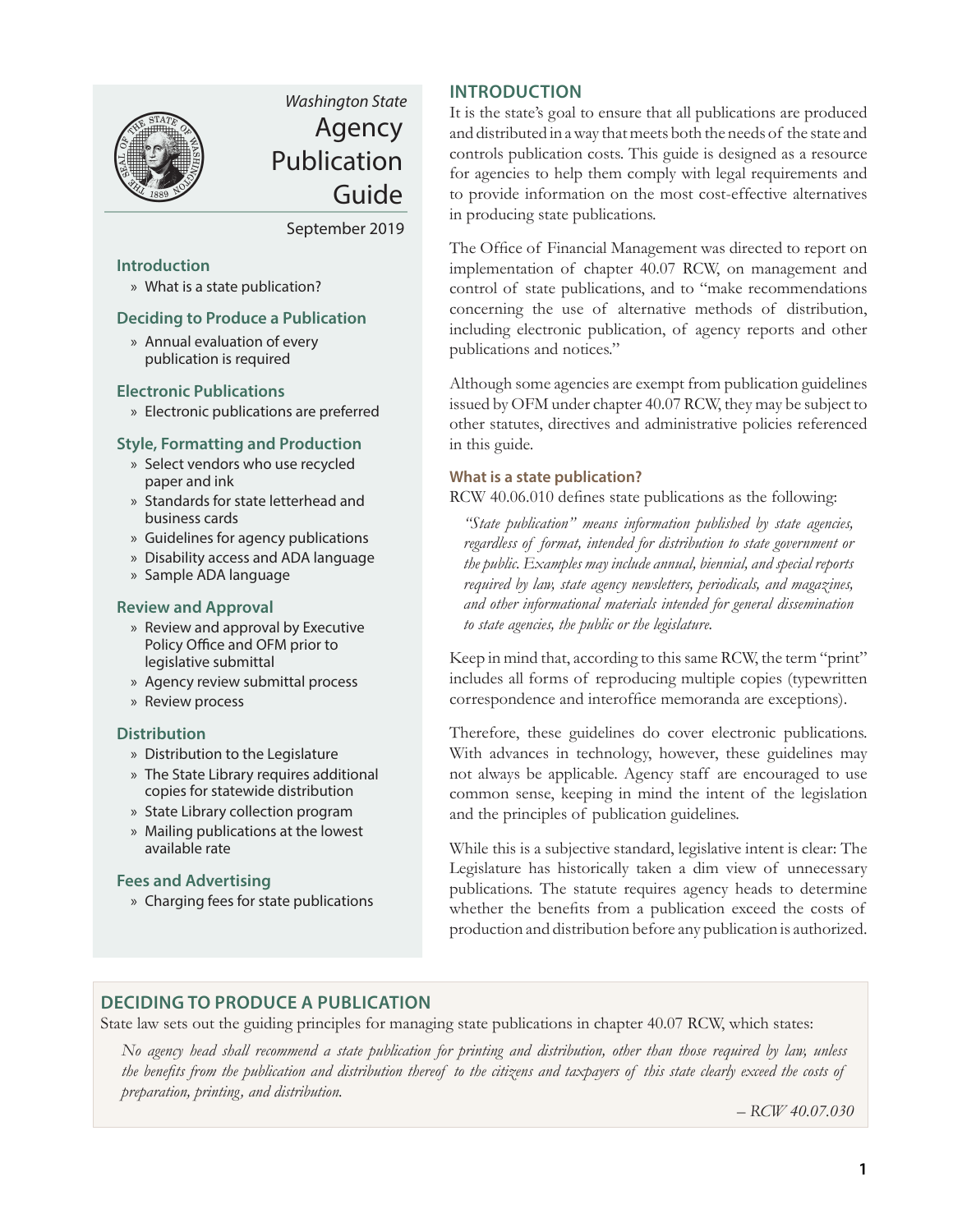<span id="page-1-0"></span>OFM recognizes that agencies need to produce highquality, well-designed publications to reach their audience, but recommends that they do so "in the most economic manner consistent with effectiveness and achievement of program objectives" [RCW 40.07.030(5)].

While decisions about individual publications are generally left to the discretion of individual agencies, RCW 40.07.030(2) gives OFM the authority to "selectively review state publications in order to determine if specific state publications are economically and effectively contributing to the accomplishment of state agency program objectives." The governor or the governor's designee in OFM also has the authority to "eliminate, consolidate, or simplify state agency publications" under RCW 40.07.040(1).

### **Annual evaluation of every publication is required**

State agencies must conduct an annual evaluation of all publications in accordance with OFM guidelines to determine whether they will be produced, revised or distributed through other means (RCW 40.70.030). Internet publication, for example, may be a better choice for some formerly printed publications as it is often more cost-effective and accessible. Agencies should keep in mind, however, that not all citizens have access to electronic publications and should determine the audience when deciding how best to distribute the document.

If the requirements of a federally mandated state publication conflict with any of the state guidelines for publication or distribution, agencies are required to send a copy of the publication to the OFM director with a letter of transmittal citing the federal statute, rule or regulation requiring the publication (RCW 40.07.050). This requirement does not apply to publications that already meet the state publications guidelines defined by statute, governor's administrative policy, OFM directive or this guide.

Despite the ubiquity of the internet, agencies should recognize that not all citizens have access to electronic communications, which are not a substitute for printed materials in all cases.

# **ELECTRONIC PUBLICATIONS**

#### **Electronic publications are preferred**

**In many cases, electronic communications whether through the internet or some other medium — provide a cost-effective alternative to printed publications.**

# **STYLE, FORMATTING AND PRODUCTION**

The Governor's Office has directed all executive branch agencies, boards and commissions to balance the effectiveness of printed materials with cost considerations when selecting formats, colors and logos.

**Select vendors who use recycled paper and ink**  The state is continually working toward a cleaner environment and encourages the use of recycled products and nonpetroleum-based (vegetable) ink. The state clearly intends that recycling standards be followed for state publications. It is recommended that agencies follow this intent by consulting with state-approved vendors about available printing stock and affixing a recycle symbol to their publications.

#### **Standards for state letterhead and business cards**

While common sense should dictate printing decisions, some standards should be adhered to for stationery (letterhead and envelopes) and business cards produced by agency in-house printing facilities and state-approved private vendors.

- » Individual names should not be printed on any letterhead or memo paper.
- » Addresses should be printed with the PO Box and ZIP +4 ZIP code.
- » The union label and recycle symbol should appear on all business cards and letterhead printed by a state agency.
- » Letterhead and business cards should be printed with green ink on recycled stock.
- » Agencies may create letterhead electronically, provided that the design conforms to that established by OFM.
- » Business cards should be printed only for employees who require cards as an integral part of their responsibilities.

While these requirements apply specifically to letterhead and business cards, OFM recommends that agencies apply similar standards of simplicity to all publications.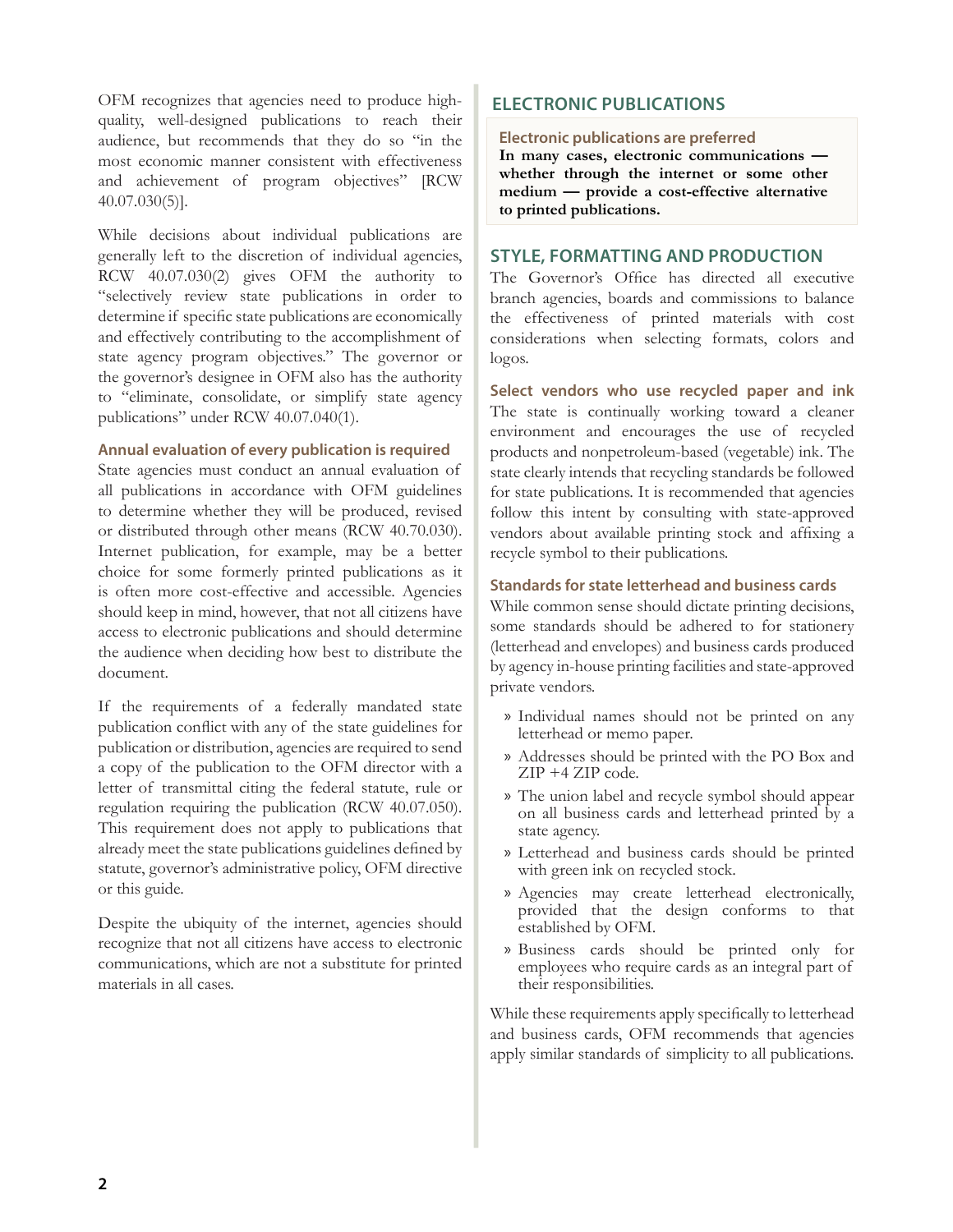#### <span id="page-2-0"></span>**Guidelines for agency publications**

Agencies are encouraged to develop internal policies and procedures to govern their publications. These policies and procedures should:

- » Ensure the quality of agency publications and promote consistency in graphic design in individual agencies.
- » Standardize and simplify the process of creating and maintaining agency publications. A regular review process should include strategies to revise, combine or eliminate outdated or unnecessary publications, and planning for all communication materials.
- » Allow publications to be posted electronically with a minimum effort, thus increasing access to public information.

#### **Disability access and ADA language**

The Americans with Disabilities Act requires that all state services, including publications, be accessible to people with disabilities:

*In communicating with employees, applicants, clients of services or the public, all state agencies, boards and commissions will ensure that teletypewriters, sign language interpreters, assistive devices and information in alternate formats will be provided upon request.*

The Central Access Office at Central Washington University's Disability Services department provides services that include document conversion, free software and alternative media consultation. Visit [http://www.](http://www.cwu.edu/central-access/) [cwu.edu/central-access/](http://www.cwu.edu/central-access/) for more information.

The Web Accessibility Initiative of the World Wide Web Consortium, <http://www.w3.org/WAI> has developed guidelines for improving access for people with disabilities to materials provided through the internet.

# **REVIEW AND APPROVAL**

#### **Review and approval by the Executive Policy Office and OFM prior to legislative submittal**

Reports prepared by an executive agency for the Legislature may be reviewed and approved by OFM's Budget Division and the Governor's Executive Policy Office prior to transmittal to the Legislature for policy, fiscal and program content.

#### **Agency review submittal process**

Reports prepared by an executive agency must be placed in one of the following categories, as determined by the agency:

Category 1: Reports that suggest a change in law or a change in current or future legislative appropriations, or have a significant budget/fiscal impact.

Category 2: Reports that are unique in nature or topic, or reports that the executive agency is unsure about whether they fall into Category 1.

Category 3: Reports that are routine or that do not suggest or imply any significant change in law or funding. This includes recurring reports in the form of quarterly, semiannual or annual updates.

All reports prepared by an executive agency for the Legislature that fall into Category 1 or 2 must be reviewed and approved by the Budget Division and the Executive Policy Office prior to transmittal to the Legislature. These reports are reviewed for policy, fiscal and program implications to ensure they are consistent with executive branch policies.

#### **Sample ADA language**

ADA language must appear on all agency and institution documents available to the public. This language lets individuals requesting alternative formats for meetings know how to notify agencies of their specific needs.

Sample ADA language is provided here as a reference.

*If you would like copies of this document in an alternative format, please contact (provide name of agency, address, phone number and TTY/TDD number).*

*To obtain this publication in alternative format, please contact the (indicate agency) ADA coordinator at (address, phone, email).*

*This document is available in alternative formats to accommodate persons with disabilities. Copies of this document can be obtained in alternative formats by calling (contact phone number, TTY/TDD telephone number).*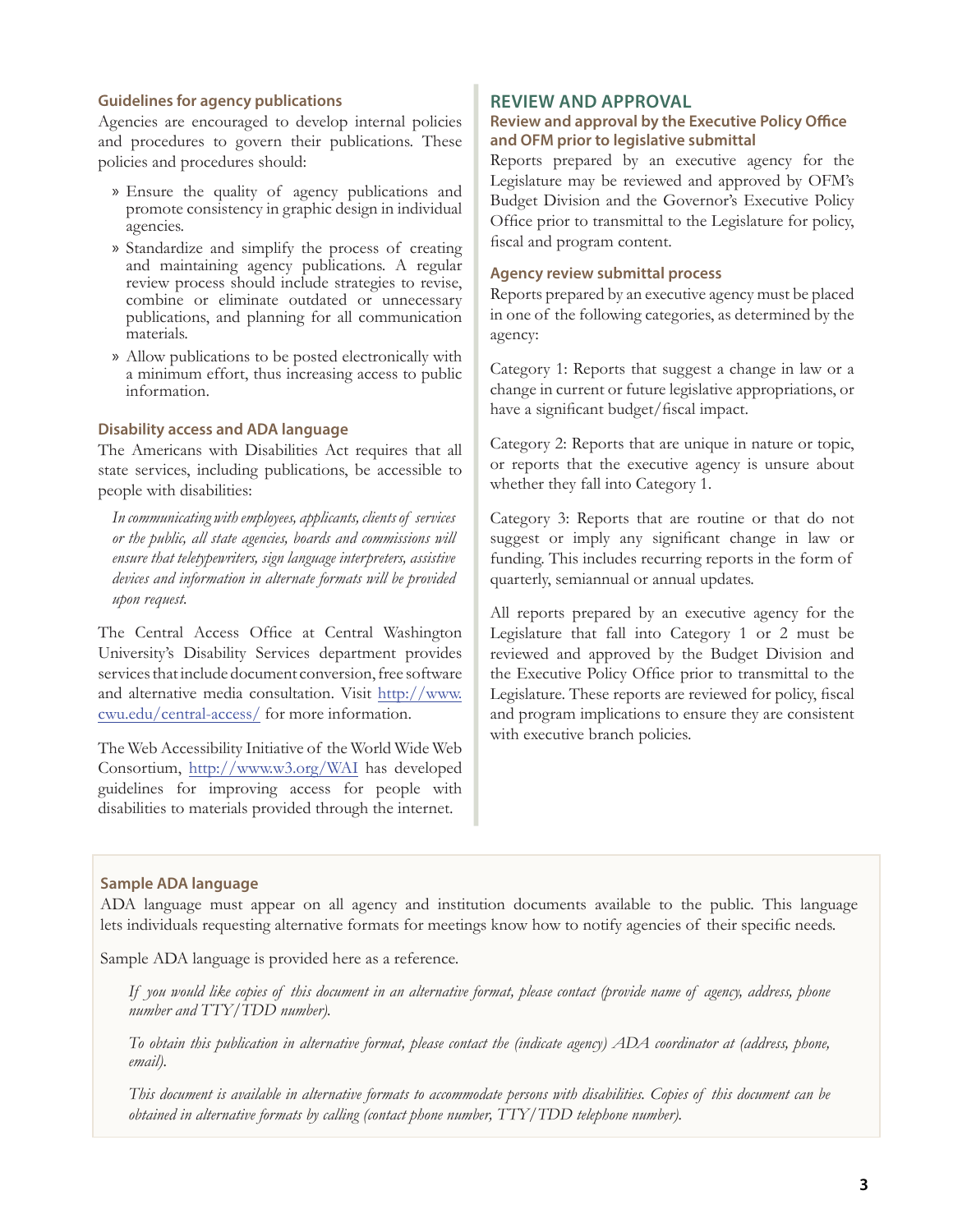<span id="page-3-0"></span>Reports that fall into Category 3 may be distributed without review and approval from the Budget Division and the Executive Policy Office. However, the Budget Division or the Executive Policy Office may request that a report be submitted for its review and approval regardless of category.

Reports submitted for review will be assigned a three-week deadline. The Budget Division and the Executive Policy Office will complete their reviews by the deadline. Unless a request is made for an extension, with an explanation, by the Budget Division or the Executive Policy Office, the submitting agency may consider the report approved upon reaching the three-week deadline and then submit the report to the Legislature, regardless of notice of completion.

Agencies must provide copies of the final report submitted to the Legislature, regardless of review by the Budget Division or the Executive Policy Office, to both groups.

### **Review process**

Reports must be submitted through email in Microsoft Word format and as a PDF to [ofm.policy@ofm.wa.gov.](mailto:ofm.policy%40ofm.wa.gov?subject=) The former allows budget analysts and policy advisors to use the tracked changes feature for their comments, suggestions and revisions.

Upon receipt of a report, the Executive Policy Office will assign a three-week period for review and approval.

Reports will then be assigned to the appropriate budget analyst and/or policy advisor.

Agencies will be notified upon completion of the review. The report may be approved or may require revision. If approved, the agency can send the report to the Legislature.

If revisions are required, the agency will be informed if the report needs to be reviewed again by the Budget Division or the Executive Policy Office or if the report can be sent to the Legislature without a second review. If the agency is not informed that the report has been approved in the three-week period, the agency may nevertheless consider the report approved and send it to the Legislature.

An executive agency may request expedited review and approval of a report at [ofm.policy@ofm.wa.gov](mailto:ofm.policy%40ofm.wa.gov?subject=).

Contact [ofm.policy@ofm.wa.gov](mailto:ofm.policy%40ofm.wa.gov?subject=) with questions.

#### **DISTRIBUTION Distribution to the Legislature**

RCW 43.01.036 directs agencies to provide all reports to the Legislature and Governor's Office only in electronic format. Agencies should distribute reports as directed in the enacted legislation or budget proviso.

Agencies also must copy the Secretary of the Senate [\(senate.secretary@leg.wa.gov](mailto:senate.secretary%40leg.wa.gov?subject=)) and Chief Clerk ([chief.](mailto:chief.clerk%40leg.wa.gov?subject=) [clerk@leg.wa.gov](mailto:chief.clerk%40leg.wa.gov?subject=)) on their report transmittals. Links to these reports will be posted on the Legislature's website at <https://app.leg.wa.gov/reportstothelegislature>.

# **The State Library requires copies for statewide distribution**

To help ensure that the public has access to information and that historic records of state activities are maintained, OFM requires that agencies use the State Distribution Center at the State Library to make information available through libraries statewide.

The State Library uses depository libraries to ensure that publications are available for the public. For large print runs — more than 100 copies — the State Library requests that agencies provide it with 50 paper copies of all publications written for a general audience, the Legislature or the public. These copies will be made available at depository libraries throughout the state.

If a publication is produced for limited distribution fewer than 100 copies — the State Library requests 15 paper copies for the full depository libraries only. These guidelines apply to state publications defined by chapters 40.06 and 40.07 RCW.

The State Library is required by law to collect state publications in all formats. For publications produced electronically, send a URL or electronic file to the Digital State Publications staff at [epubstate@sos.wa.gov](mailto:epubstate@sos.wa.gov). To determine the number of copies needed for other formats, call 360-704-5265 or 360-704-5221. For more information, visit [http://www.sos.wa.gov/library/](http://www.sos.wa.gov/library/StateDepositoryProgram.aspx) [StateDepositoryProgram.aspx.](http://www.sos.wa.gov/library/StateDepositoryProgram.aspx)

The State Library may also request that agencies furnish the Distribution Center with a list of current state publications and a copy of its mailing and/or exchange lists per RCW 40.06.060. Mailing and/or exchange lists provided to the State Library fall within the guidelines of RCW 42.56.070 and 42.52.050 relating to confidentiality. Call the State Library at 360-704-5265 or 360-704-5221 for more information.